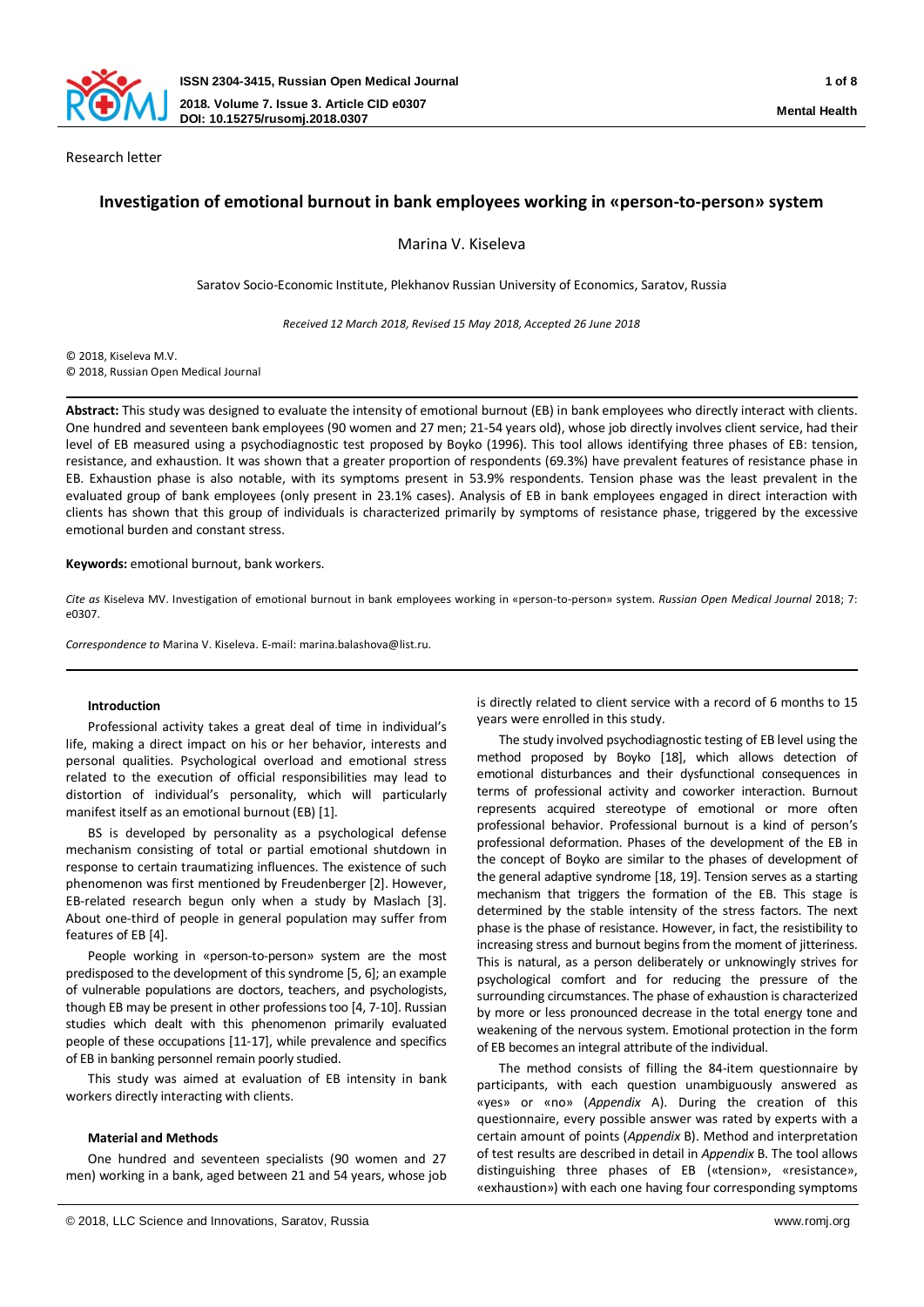

# **ISSN 2304-3415, Russian Open Medical Journal 2 of 8 2018. Volume 7. Issue 3. Article CID e0307 DOI: 10.15275/rusomj.2018.0307 Mental Health**

(*Table* 1). Questions are grouped into three scales, making it possible to diagnose the formation of each of the phases. Each scale is divided into four subscales. The total score obtained for each of these subscales allows us judging about the level and degree of each phase formation. According to the results of stress development stages, we can estimate their relative role or influence on the EB development.

# **Results**

Results of processing the questionnaires filled by respondents are shown in *Tables* 2 and 3.

It is shown that the highest number of respondents with EB present with dominating features of resistance phase (fully developed or developing in 69.3% of respondents; *Table* 3), particularly «inadequate emotional specific reaction» and «professional duties reduction» symptoms are present in 69.2% and 61.6%, respectively (*Table* 2). «Emotional and moral disorientation» and «widening of emotional thriftiness area» were significantly less prevalent (*Table* 2).

Exhaustion phase is also rather common: it is fully developed or is developing in 53.9% of respondents (*Table* 3). This phase most commonly includes symptoms of the emotional deficiency, emotional isolation, and personal detachment.

Tension phase is the least prevalent in the studied group of banking professionals. It is developed or developing only in 23.1% of respondents (*Table* 3).

It is worth to note that two persons (22 and 54 years old, 0.5 and 15.0 years of job experience respectively) had features of all three EB phases, which may be explained by difficult adaptation period in the first case and by a prolonged influence of psychological stress in absence of measures required to restore psychological balance.

# **Discussion**

Factors influencing the development of EB in bank workers directly involved in client service include the following: adaptation to changing the workplace, constant psycho-emotional overload related to interaction with people, high responsibility, psychologically difficult interaction with clients burdened with negative emotions and the negative impact of conflicts with other staff members. Internal factors include interaction intensity and personality type (extrovert or introvert). High prevalence of EB symptoms in bank workers was already reported by foreign researchers [20].

Age and work record are also important factors for the development of EB [9, 21]. However, our study didn't show any association between EB and age of respondents or their work record.

Psychological intervention with the employee, which should include assistance in realization of his problems and identification of possible solutions, among other things, is one of the ways to combat EB [22, 23]. The direct supervising manager should have an important role in this by providing constant psychological support to personnel, dynamically overseeing work performance and interaction with colleagues for every worker, and promptly take measures necessary to prevent EB in them. As a rule, prevention and rehabilitation measures aimed at relieving tension, enhancing professional motivation in workers and improving the balance between efforts and rewards. It should be noted that payment is only insignificantly associated with job satisfaction [24].

| Table 1. Symptoms of EB development stages (according to Boyko [18]) |  |  |
|----------------------------------------------------------------------|--|--|
|                                                                      |  |  |

| Phase      | Symptoms                                      |
|------------|-----------------------------------------------|
| Tension    | Stressful experience                          |
|            | Dissatisfaction with oneself                  |
|            | Feeling of "being trapped in a cage"          |
|            | Anxiety and depression                        |
| Resistance | Inadequate emotional specific reaction        |
|            | Emotional and moral disorientation            |
|            | Widening of emotional thriftiness area        |
|            | Professional duties reduction                 |
| Exhaustion | Emotional deficiency                          |
|            | <b>Emotional isolation</b>                    |
|            | Personal detachment (depersonalization)       |
|            | Psychosomatic and psycho-vegetative disorders |

There is a consolidated opinion that psycho-emotional exhaustion is the most important aspect of EB [25-27]. Women are more prone to development of this condition when compared to men [4, 28]. Prevalence of women in our study hasn't allowed us to study gender-related aspects of EB in our cohort of bank service workers.

An important role in counteracting EB belongs to the person himself [29, 30]. A person should realize the necessity of regular rest periods to restore physical and spiritual energy, learn how to relax, learn to set achievable goals for himself, search for ways towards self-development and self-improvement, while widening the area of interests, thereby creating a distraction from existing problems.

It is worth to note that respondents aged primarily 21-29 years old participated in this study. Our data, which shows a high prevalence of resistance phase, makes evident that further development of EB will continue under influence of such stress factors unless preventive measures are taken. Psychological disturbance may lead to serious nervous system disorders, which makes timely control of stress factors necessary.

#### **Conclusion**

Analysis of EB in bank workers directly involved in client service has shown that this group of people is characterized by the development of resistance phase symptoms, caused by excessive emotional overload and regular stress. Development of this syndrome is also influenced by the personal perception of the environment; for example, excessive sensitivity and «closed» personality accelerates burnout development.

#### **Limitations**

In the sample, there were more women than men. We did not analyze gender differences.

#### **Ethical approval**

All procedures performed in studies involving human participants were in accordance with the ethical standards of the institutional research committee and with the 1964 Helsinki declaration and its later amendments or comparable ethical standards.

#### **Conflict of interest**

The author declares that she has no conflict of interest.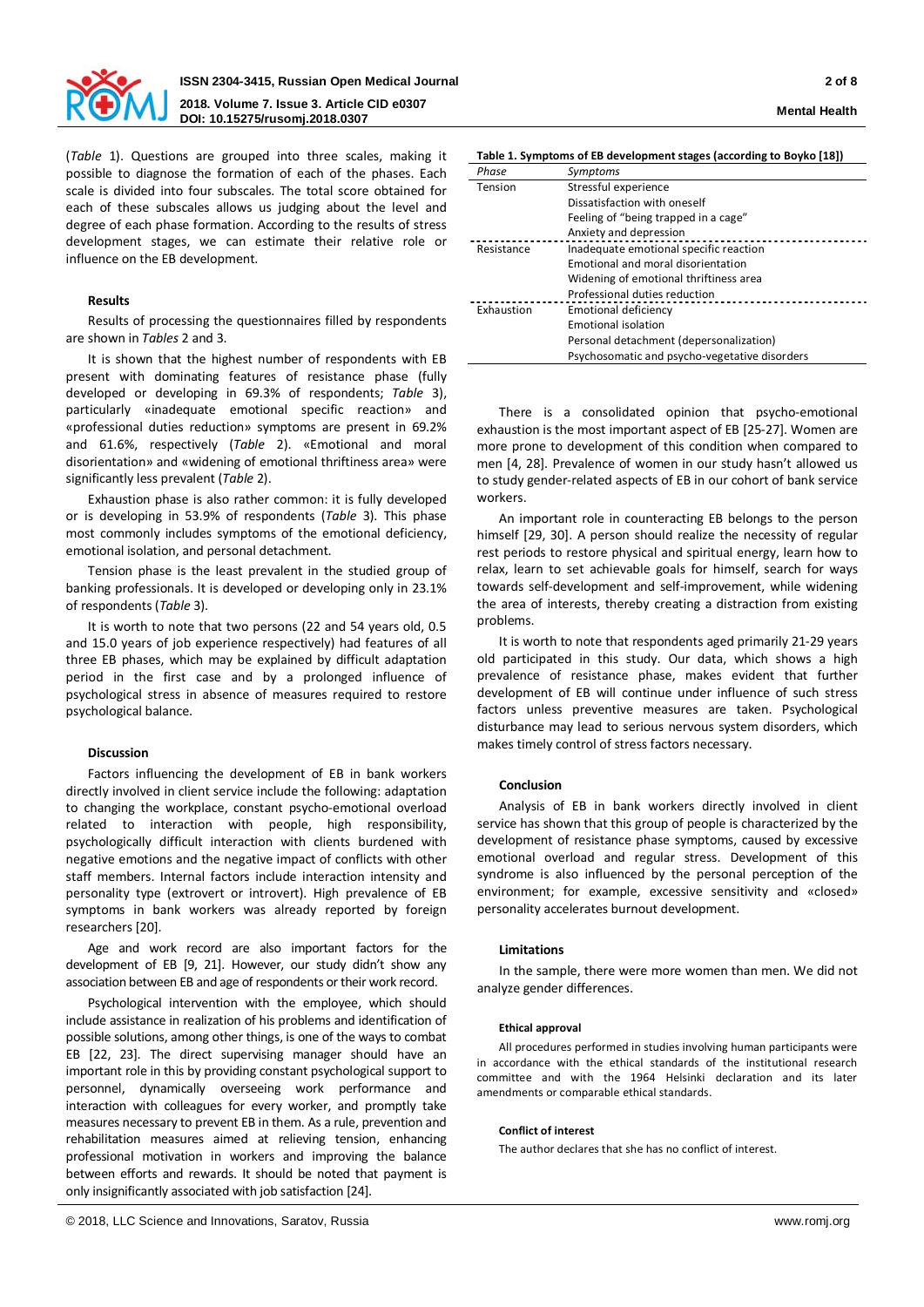

### **Table 2. Prevalence of EB symptoms with varying degrees of severity (with point values) in respondents**

| Symptoms                                      |           | Symptom severity, points |           |           |  |  |  |  |
|-----------------------------------------------|-----------|--------------------------|-----------|-----------|--|--|--|--|
|                                               | ≤9        | $10 - 15$                | 16-20     | >20       |  |  |  |  |
| Stressful experience                          | 63 (53.8) | 18 (15.4)                | 18 (15.4) | 18 (15.4) |  |  |  |  |
| Dissatisfaction with oneself                  | 81 (69.2) | 18 (15.4)                | 18 (15.4) |           |  |  |  |  |
| Feeling of "being trapped in a cage"          | 72 (61.5) | 45 (38.5)                |           | 0         |  |  |  |  |
| Anxiety and depression                        | 99 (84.6) | 9(7.7)                   |           | 9(7.7)    |  |  |  |  |
| Inadequate emotional specific reaction        | 9(7.7)    | 27(23.1)                 | 63 (53.8) | 18 (15.4) |  |  |  |  |
| Emotional and moral disorientation            | 54 (46.2) | 54 (46.2)                |           | 9(7.7)    |  |  |  |  |
| Widening of emotional thriftiness area        | 81(69.2)  |                          | 9(7.7)    | 27(23.1)  |  |  |  |  |
| Professional duties reduction                 | 18 (15.4) | 27(23.1)                 | 27(23.1)  | 45 (38.5) |  |  |  |  |
| <b>Emotional deficiency</b>                   | 54 (46.2) | 27(23.1)                 | 27(23.1)  | 9(7.7)    |  |  |  |  |
| Emotional isolation                           | 9(7.7)    | 63 (53.8)                | 36(30.8)  | 9(7.7)    |  |  |  |  |
| Personal detachment (depersonalization)       | 72 (61.5) | 9(7.7)                   | 18 (15.4) | 18 (15.4) |  |  |  |  |
| Psychosomatic and psycho-vegetative disorders | 90 (76.9) | 18 (15.4)                |           | 9(7.7)    |  |  |  |  |

Data are presented as an absolute number of respondents and their percentage of total study subjects – no. (%).

#### **Table 3. Levels of development of emotional burnout phases in respondents**

| Phase name | Phase status  |            |           |  |  |  |  |  |
|------------|---------------|------------|-----------|--|--|--|--|--|
|            | Not developed | Developing | Developed |  |  |  |  |  |
| Tension    | 90(76.9)      | 18 (15.4)  | 9(7.7)    |  |  |  |  |  |
| Resistance | 36(30.8)      | 36 (30.8)  | 45 (38.5) |  |  |  |  |  |
| Exhaustion | 54 (46.2)     | 36 (30.8)  | 27 (23.1) |  |  |  |  |  |

Data are presented as an absolute number of respondents and their percentage of total study subjects – no. (%).

#### **References**

- 1. Dalakova AS, Dubovy LM. The mechanism of formation of prerequisites of emotional burnout syndrome and factors affecting this syndrome. *Vestnik Kostromskogo Gosudarstvennogo Universiteta* 2009; 15: 336-343. Russian. [https://elibrary.ru/item.asp?id=15141515.](https://elibrary.ru/item.asp?id=15141515)
- 2. Freudenberger M. Staff Burn-out. *Journal of Social Issues* 1974; 30: 159-166[. https://dx.doi.org/10.1111/j.1540-4560.1974.tb00706.x.](https://dx.doi.org/10.1111/j.1540-4560.1974.tb00706.x)
- 3. Maslach C. Burnout: A social psychological analysis. In: The burnout syndrome. J.W. Jones eds. London, UK: London House, 1981: 30-53.
- 4. Heinke W, Dunkel P, Brähler E, Nübling M, Riedel-Heller S, Kaisers UX. Burnout in anesthesiology and intensive care: Is there a problem in Germany? *Der Anaesthesist* 2011; 60: 1109-1118. [https://dx.doi.org/10.1007/s00101-011-1947-3.](https://dx.doi.org/10.1007/s00101-011-1947-3)
- 5. Maslach C, Schaufeli WB, Leiter MO. Job burnout. *Annual Review of Psychology* 2001; 52: 397-422. [https://dx.doi.org/10.1146/annurev.psych.52.1.397.](https://dx.doi.org/10.1146/annurev.psych.52.1.397)
- 6. Tereshechkina EA. Emotional burnout syndrome and satisfaction of labor specialists in occupations "man-man" and "man-technician". *Mezhdunarodnyy Studencheskiy Nauchnyy Vestnik* 2016; (5-1): 129- 129a[. https://elibrary.ru/item.asp?id=26142920.](https://elibrary.ru/item.asp?id=26142920)
- 7. De la Fuente Solana EI, Aguayo Extremera R, Vargas Pecino C, Cañadas de la Fuente GR. Prevalence and risk factors of burnout syndrome among Spanish police officers. *Psicothema* 2013; 25: 488-493. [https://dx.doi.org/10.7334/psicothema2013.81.](https://dx.doi.org/10.7334/psicothema2013.81)
- 8. Hernández L, Fernández B, Ramos F, Contador I. El síndrome de burnout en funcionarios de vigilancia de un centro penitenciario [The burnout syndrome in prison officers]. *Interntional Journal of Clinical and Health Psychology* 2006; 6: 599-611. [http://www.redalyc.org/html/337/33760306.](http://www.redalyc.org/html/337/33760306)
- 9. Longas J, Chamarro A, Riera J, Cladellas R. La incidencia del contexto interno docente en la aparición del Síndrome del Quemado por el Trabajo en profesionales de la enseñanza [The impact of the internal teaching context on the development of burnout syndrome in teaching professionals]. *Revista de Psicología del Trabajo y de las Organizaciones*  2012; 28: 107-118[. https://dx.doi.org/10.5093/tr2012a9.](https://dx.doi.org/10.5093/tr2012a9)
- 10. Vuorensyrjä M, Mälkiä M. Nonlinearity of the effects of police stressors on police officer burnout. *Policing: a International Journal of Police Strategies and Management* 2011; 34: 382-402. [https://dx.doi.org/10.1108/13639511111157474.](https://dx.doi.org/10.1108/13639511111157474)
- 11. Chovdyrova GS, Osipova MI, Klimenko TS. Psychological attributes hindering the person's emotional burnout as a syndrome of chronical stress development. *Psycho-Pedagogics in Law Enforcement Agencies*  2014; (3): 88-90. Russian. [https://elibrary.ru/item.asp?id=22529115.](https://elibrary.ru/item.asp?id=22529115)
- 12. Dorofeeva SG, Shelukhina AN, Petrova LI, Konoplya EN, Mansimova OV. Syndrome of emotional burnout among social workers. *Aktualnye Nauchnye Issledovaniya v Sovremennom Mire* 2017; (3-7): 95-97. Russian. [https://elibrary.ru/item.asp?id=28982965.](https://elibrary.ru/item.asp?id=28982965)
- 13. Igovskaya A, Buslavskaya I. Psychotherapeutic help and prevention of medical workers in the emotional burnout syndrome. *Sovremennyy Nauchnyy Vestnik* 2014; 2: 106-111. Russian. [https://elibrary.ru/item.asp?id=25636348.](https://elibrary.ru/item.asp?id=25636348)
- 14. Jefferson MD. Looking at teacher burnout. *Psychology in Economics and Management* 2014; 1: 86-88.
- 15. Komarevtseva IV. The dynamics of tolerance to the emotional burnout syndrome among teachers of the system of special education in the process of preventive work. *Russian Psychological Journal* 2014; 11(2): 51-60. Russian. https://elibrary.ru/item.asp?id=21946703
- 16. Mikolaevsky DV. Burnout syndrome among physicians. *Razvitie Professionalizma* 2016; (1): 200-201. Russian. [https://elibrary.ru/item.asp?id=28886887.](https://elibrary.ru/item.asp?id=28886887)
- 17. Visotskaya N, Cherkashina E, Katcin O, Lisina L. Studies on university professors' emotional burnout. *Procedia – Social and Behavioral Sciences* 2015; 214: 769–778[. https://doi.org/10.1016/j.sbspro.2015.11.716.](https://doi.org/10.1016/j.sbspro.2015.11.716)
- 18. Boyko VV. Energy of emotions in communication: a view of oneself and others. Moscow, Russia: Filin, 1996. Russian.
- 19. Bulatevych N. Teacher's burnout syndrome: the phenomenology of the process. *Pol J Public Health* 2017; 127(2): 62-66. [https://doi.org/10.1515/pjph-2017-0014.](https://doi.org/10.1515/pjph-2017-0014)
- 20. Amigo I, Asensio E, Menéndez I, Redondo S, Ledesma JA. Working in direct contact with the public as a predictor of burnout in the banking sector. *Psicothema* 2014: 26: [https://dx.doi.org/10.7334/psicothema2013.282.](https://dx.doi.org/10.7334/psicothema2013.282)
- 21. Gil-Monte P. El síndrome de quemarse por el trabajo [The burnout syndrome]. Madrid: Pirámide, 2005.
- 22. Boyd CM, Tuckey MR, Winefield AH. Perceived effects of organizational downsizing and staff cuts on the stress experience: the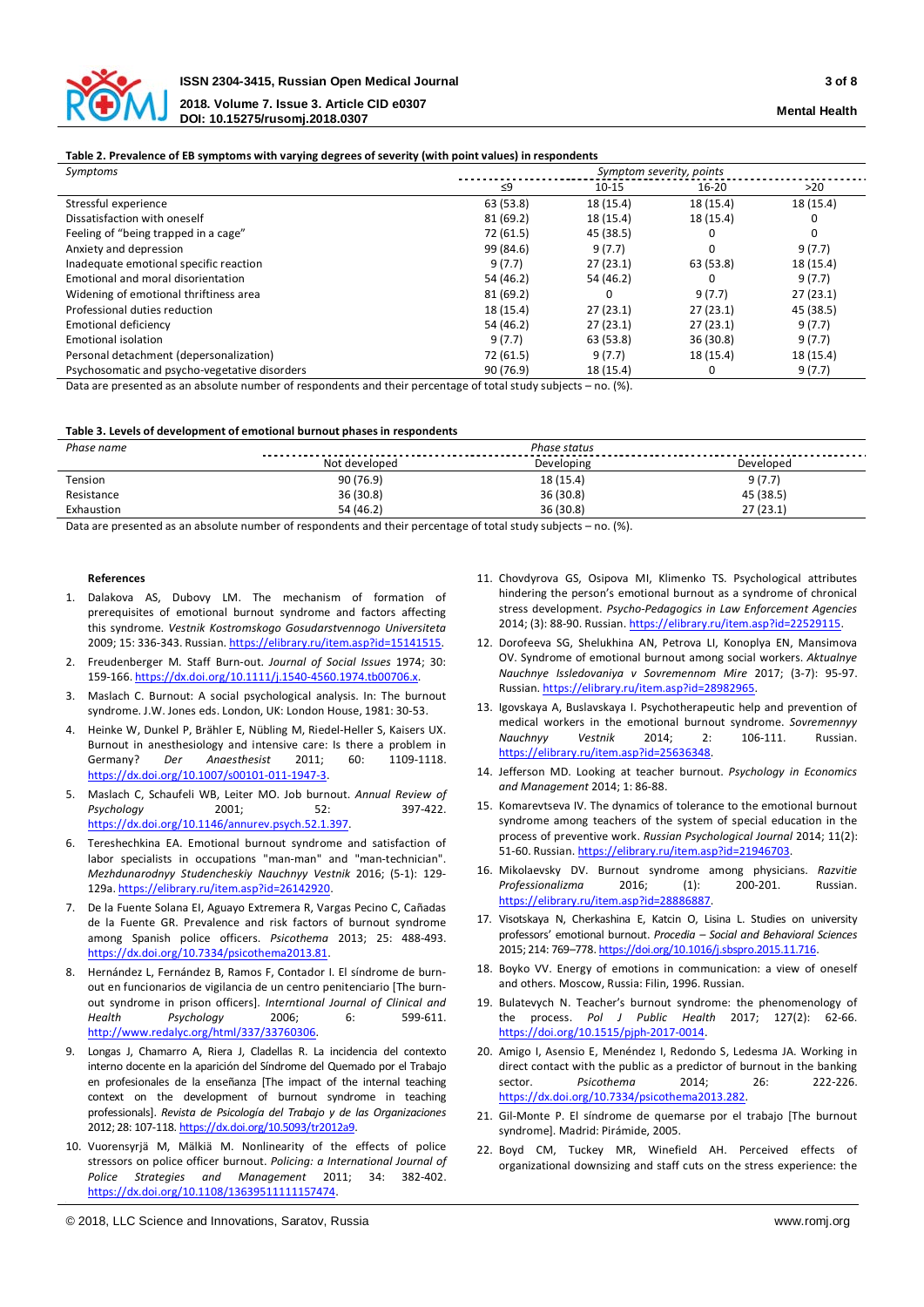

role of resources. *Stress Health* 2014; 30: 53-64. [https://dx.doi.org/10.1002/smi.2495.](https://dx.doi.org/10.1002/smi.2495)

- 23. Frost P, Robinson S. The toxic handler: Organizational hero and casualty. *Harv Bus Rev* 1999; 77: 96-106. [https://www.ncbi.nlm.nih.gov/pubmed/10539211.](https://www.ncbi.nlm.nih.gov/pubmed/10539211)
- 24. Judge TA, Piccolo RF, Podsakoff NP, Shaw JC, Rich BL. The relationship between pay and job satisfaction: a meta-analysis of the literature. *Journal of Vocational Behavior* 2010; 77: 157-167. [https://dx.doi.org/10.1016/j.jvb.2010.04.002.](https://dx.doi.org/10.1016/j.jvb.2010.04.002)
- 25. González-Romá V, Schaufeli WB, Bakker AB, Lloret S. Burnout and work engagement: Independent factors or opposite poles? *Journal of Vocational Behavior* 2006; 68: 165-174. [https://dx.doi.org/10.1016/j.jvb.2005.01.003.](https://dx.doi.org/10.1016/j.jvb.2005.01.003)
- 26. Halbesleben JR, Demerouti E. The construct validity of an alternative measure of burnout: Investigating the English translation of the Oldenburg Burnout Inventory. *Work and Stress* 2005; 19: 208-220. [https://dx.doi.org/10.1080/02678370500340728.](https://dx.doi.org/10.1080/02678370500340728)
- 27. Lee RT, Seo S, Hladkyj S, Lovell BL, Schwartzmann L. Correlates of physician burnout across regions and specialties: A meta-analysis. *Human Resources for Health* 2013; 11: 48-90. [https://dx.doi.org/10.1186/1478-4491-11-48.](https://dx.doi.org/10.1186/1478-4491-11-48)
- 28. Ayuso JA, Guillén CL. Burnout y mobbing en Enseñanza Secundaria [Burnout and mobbing in high school]. *Revista Complutense de Educación* 2008; 19: 157-173. [http://revistas.ucm.es/index.php/RCED/article/view/RCED0808120157](http://revistas.ucm.es/index.php/RCED/article/view/RCED0808120157A) [A.](http://revistas.ucm.es/index.php/RCED/article/view/RCED0808120157A)
- 29. Erdogan B, Bauer TN, Truxillo DM, Mansfield L. Whistle while you work: a review of the life satisfaction literature. *Journal of Management* **2012:** 38: [https://dx.doi.org/10.1177/0149206311429379.](https://dx.doi.org/10.1177/0149206311429379)
- 30. Pillay HK, Goddard R, Wilss LA. Well-being, burnout and competence: Implications for teachers. *Australian Journal of Teacher Education*  2005; 30: 22-33[. https://dx.doi.org/10.14221/ajte.2005v30n2.3.](https://dx.doi.org/10.14221/ajte.2005v30n2.3)

*Author:*

**Marina V. Kiseleva** – PhD student, Department of Personnel Management and Psychology, Saratov Socio-Economic Institute, Plekhanov Russian University of Economics, Saratov, Russia. [https://orcid.org/0000-0001-](https://orcid.org/0000-0001-6838-2357) [6838-2357.](https://orcid.org/0000-0001-6838-2357)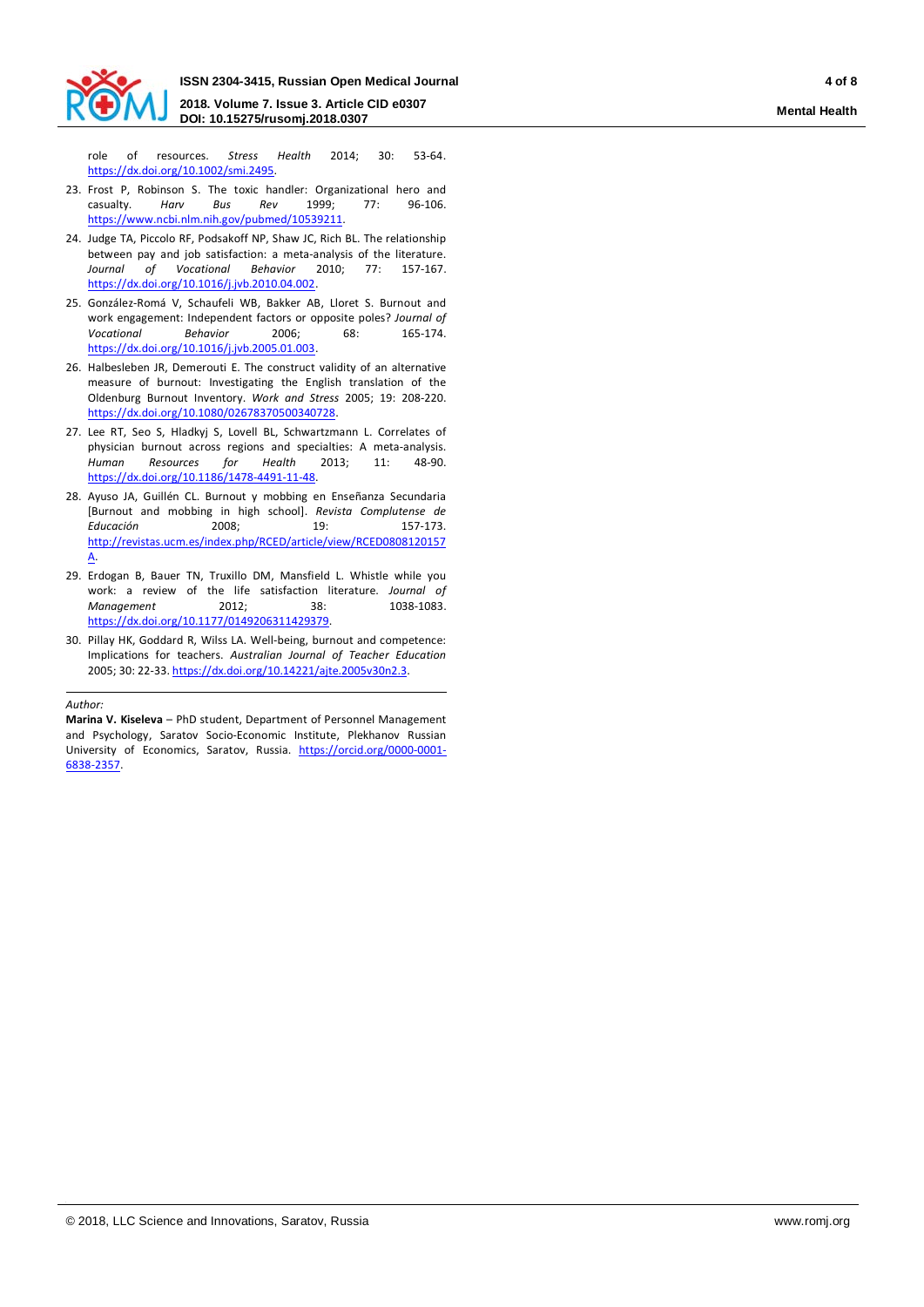

#### **Appendix A. Questionnaire for determining a degree of emotional burnout by Boyko (1996) [18]**

- 1. Organizational limitations at work constantly make me nervous, worried or stressed out.
- 2. Today I am no less satisfied by my profession than in beginning of my career.
- 3. I was wrong in my choice of profession or job area (I'm in the wrong place).
- 4. I am concerned that I work worse than before (less productive, less efficiently, slower).
- 5. Interaction with partners depends on whether my mood is good or bad.
- 6. The well-being of my partners doesn't really depend on my professional competence.
- 7. When I come home from work, I want to be alone for some time (about 2-3 hours) not to speak with anyone.
- 8. When I feel tired or tense, I want to solve my partner's problems as soon as possible (to finish our interaction).
- 9. I think that emotionally I am unable to fulfill my professional duty to partners.
- 10. My job dulls my emotions.
- 11. I am sincerely tired of people's problems which I encounter at work.
- 12. Sometimes I do not sleep well because of job-related experiences.
- 13. Interaction with partners makes me very tense.
- 14. Interaction with people brings me less and less satisfaction.
- 15. I would change my place of work if I had an opportunity.
- 16. I am frequently distressed that I am unable to properly provide professional support, service or help to partners.
- 17. I am always able to avoid bad mood to influence my professional contacts.
- 18. I am very sad if something is not right in my interactions with a business partner.
- 19. I am so tired at work that at home I try to communicate as little as possible.
- 20. Because of lack of time, tiredness or tension I frequently give less attention to partner than it is required.
- 21. Sometimes even the trivial conversations at work irritate me.
- 22. I calmly respond to reasonable pretensions of partners.
- 23. Interaction with partners makes me avoid people.
- 24. My mood is ruined when I remember about certain co-workers and partners.
- 25. Conflicts and differences with co-workers require much effort and emotion.
- 26. It is getting harder and harder to establish and maintain business contacts.
- 27. Work environment seems very difficult and complex to me.
- 28. I frequently experience work-related anxiety: something must happen, how to avoid mistakes, will I be able to do everything right, am I going to be fired etc.
- 29. If partner is unpleasant to me, I try to limit my interactions with him or limit a degree of attention which I give to him.
- 30. At work I adhere to the following principle: «No good deed goes unpunished».
- 31. At home I willingly talk about my job.
- 32. There are days when my emotional status has negative impact on my productivity (my performance decreases, quality of my work decreases, conflicts happen).
- 33. Sometimes I feel that I need to react emotionally to my partner, but I can't.
- 34. I worry about my job.
- 35. Work partners receive attention and care which outweighs the gratitude they give in return.
- 36. I feel uneasy when I think about my work: I experience heartache, headache, hypertension.
- 37. I have good (adequate) relationship with my direct superior.
- 38. I often feel glad when I see how my job benefits people.
- 39. Recently (or always) I fail at work.
- 
- 40. Some aspects of my job bring me deep disappointment and depression.
- 41. There are days when interaction with partners is less successful than usual.
- 42. I divide business partners into "good ones" and "bad ones"
- 43. I'm so tired of work that I try to limit my interactions with friends
- and associates. 44. I am usually interested in my partner's personality beyond businessrelated issues.
- 45. Usually I come to work refreshed, well-rested and in good mood.
- 46. Sometimes I understand that I work with partners without emotional involvement.
- 47. Sometimes I work with such unpleasant people that I unwillingly wish bad things happen to them.
- 48. Sometimes after interaction with unpleasant partners I experience worsening of my physical and emotional well-being.
- 49. I experience constant physical and psychological overload at work.
- 50. Success at work inspires me.
- 51. Situation at work seems hopeless (almost hopeless) for me.
- 52. I am restless because of my job,
- 53. During last year partners complained about me at least once.
- 54. I spare my nerve by not taking many of the things which happen to partners close to my heart.
- 55. I often bring home negative emotions from work.
- 56. I often have to force myself to work.
- 57. Formerly I was more responsive and attentive to partners than now.
- 58. When I work with people, I adhere to the following rule: don't waste your nervous system, spare your health.
- 59. Sometimes I go to work with a heavy feeling of being bored with everything and wishing not to see and hear from anyone.
- 60. After a busy day at work I feel ill.
- 61. The group of people that I work with is very difficult.
- 62. Sometimes I feel that the yield of my work is insignificant compared against my efforts.
- 63. I would be happier if I was lucky with my job.
- 64. I'm desperate about serious problems at work.
- 65. Sometimes I treat my partners unlike I would want to be treated myself.
- 66. I condemn partners who suppose they should receive special treatment and leniency.
- 67. After work I often have no energy for household affairs.
- 68. Usually I wish the time would run quicker and the work day would be over.
- 69. Usually I sincerely care about condition, requests and needs of my partners.
- 70. When I work with people I usually create a mental barrier which shields me from their suffering and negative emotions.
- 71. Work with people (partners) disappointed by deeply.
- 72. I often take medications to restore my energy.
- 73. Usually my working day is calm and easy.
- 74. At work I demand more of myself than I am able to achieve due to certain circumstances.
- 75. My career is successful.
- 76. I am very nervous about everything related to my job.
- 77. I don't want to see or hear anything about some of my constant partners.
- 78. I admire my colleagues who totally devote themselves to people (partners), while forgetting about their own interests.
- 79. My work-related fatigue usually has little impact (or no impact at all) on my interactions with friends and relatives.
- 80. If it is possible, I pay less attention to partners, but in such way that they won't notice it.
- 81. My nerve often fails me when I talk to people at work.
- 82. I lost interest to everything (almost everything) which happens at work.
- 83. Professionally, working with people negatively affected me  $-$  it made me bitter, nervous and dulled my emotions.
- 84. Working with people disrupts my health.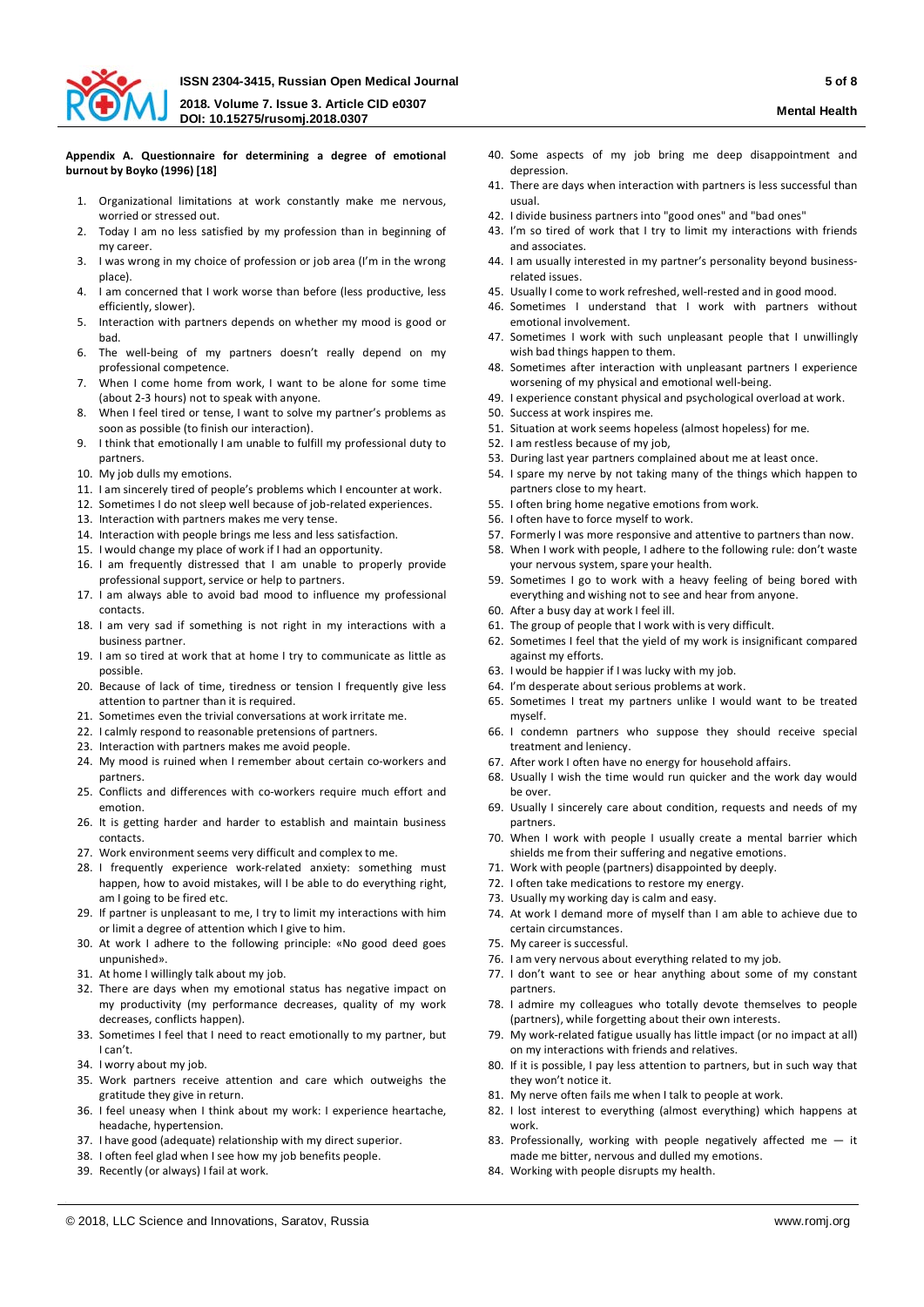

# **Appendix B. Processing and interpretation of results for Boyko emotional burnout evaluation system [18]**

Processing of completed questionnaires:

- i) Points value for each of 12 emotional burnout (EB) symptoms is calculated using coefficients from lookup table (*Appendix* C). For example, positive answer to question №13 has value of 3 points regarding the first symptom, and negative answer to question №73 has value of 5 points; sum total is calculated and quantitative measure of symptom intensity is determined.
- ii) Sum total for symptoms of every three phases of EB is calculated. Phases and their corresponding symptoms are shown in *Table* 1.
- iii) Final determinant of EB is calculated sum of point values of all 12 symptoms.

This method provides a complete picture of EB. Intensity of every symptom is measured within range of 0-30 points:

- 9 points or less absent symptom,
- 10-15 points developing symptom,
- 16 -20 points developed symptom.
- 20 points or more such symptoms are considered to be dominating in a current phase or in entire EB.

The next step in interpretation of questionnaire results is the evaluation of phases of EB with their values measured within range of 0 to 120 points. Comparison of point values calculated for

every phase is unjustified, because it doesn't allow judging their contribution to development of EB as a whole. The phenomena which constitute those phases are essentially different: reaction towards internal and external factors, psychological defense mechanisms, status of nervous system. Quantitative parameters only allow us to judge a degree of development for every phase, and which phase is more or less developed:

- 36 points or less phase has not developed;
- 37-60 points phase is developing;
- 61 points or more phase had developed.

Psychodiagnostic conclusion includes the answers to following questions:

- which symptoms dominate;
- which developed and dominating symptoms accompany «exhaustion»;
- can the «exhaustion» (if it is found) be explained by professional factors invloved in «burnout» symptoms or personal factors;
- which symptom (or symptoms) most negatively affect emotional condition of a person;
- in which direction workplace environment should be managed to decrease nervous tension;
- which signs and aspects of person's behavior require correction to avoid emotional «burnout» damage to person himself, professional activity and partners.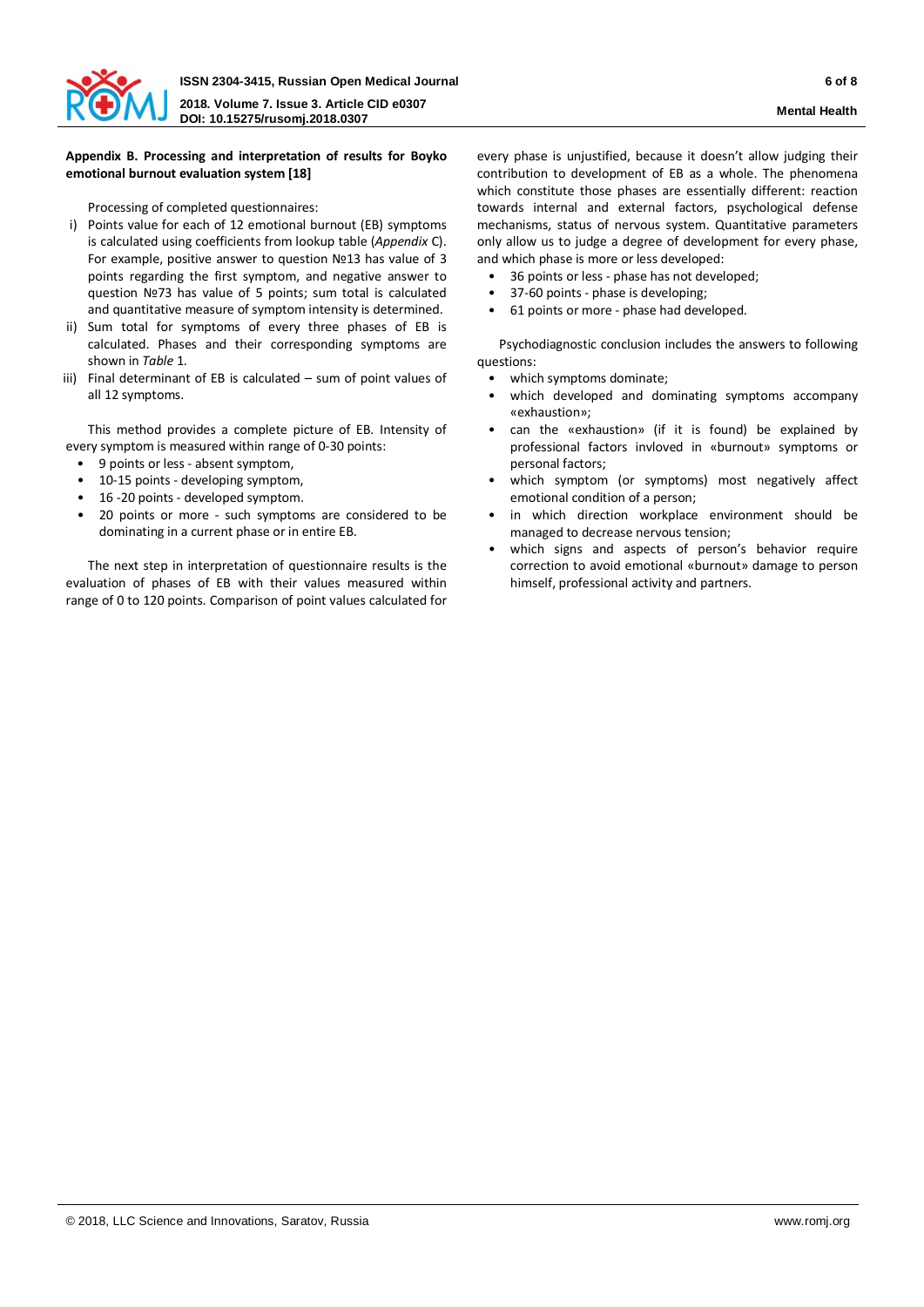

**Appendix С. Lookup table for every positive answer in questionnaire and corresponding coefficients for calculation of point's value for each of 12 emotional burnout symptoms (Boyko, 1996 [18])**

| , יייי                  | -,,                    | --- L<br>-∽…                 |                                |                        |                              |                     |                       |                               |                      |                     |                     |                           |
|-------------------------|------------------------|------------------------------|--------------------------------|------------------------|------------------------------|---------------------|-----------------------|-------------------------------|----------------------|---------------------|---------------------|---------------------------|
| Questions               |                        |                              |                                |                        | nadequate emotional specific |                     |                       |                               |                      |                     |                     |                           |
|                         |                        |                              | Feeling of "being trapped in a |                        |                              |                     |                       | Professional duties reduction |                      |                     |                     |                           |
|                         |                        | Dissatisfaction with oneself |                                |                        |                              |                     |                       |                               |                      |                     |                     | Psychosomatic and psycho- |
|                         |                        |                              |                                |                        |                              |                     |                       |                               |                      |                     |                     |                           |
|                         |                        |                              |                                | Anxiety and depression |                              |                     | Widening of emotional |                               |                      |                     |                     |                           |
|                         | t Stressful experience |                              |                                |                        |                              | Emotional and moral |                       |                               | Emotional deficiency |                     | Personal detachment | vegetative disorders      |
|                         |                        |                              |                                |                        |                              |                     |                       |                               |                      |                     |                     |                           |
|                         |                        |                              |                                |                        |                              |                     |                       |                               |                      |                     |                     |                           |
|                         |                        |                              |                                |                        |                              |                     |                       |                               |                      |                     |                     |                           |
|                         |                        |                              |                                |                        |                              |                     |                       |                               |                      |                     |                     |                           |
|                         |                        |                              |                                |                        |                              |                     |                       |                               |                      |                     |                     |                           |
|                         |                        |                              |                                |                        | eaction                      | disorientation      | thriftiness area      |                               |                      | Emotional isolation | depersonalization)  |                           |
|                         |                        |                              | cage"                          |                        |                              |                     |                       |                               |                      |                     |                     |                           |
|                         |                        |                              |                                |                        |                              |                     |                       |                               |                      |                     |                     |                           |
|                         |                        |                              |                                |                        |                              |                     |                       |                               |                      |                     |                     |                           |
| $\mathbf 1$             |                        |                              |                                |                        |                              |                     |                       |                               |                      |                     |                     |                           |
| $\overline{2}$          |                        | $-3$                         |                                |                        |                              |                     |                       |                               |                      |                     |                     |                           |
|                         |                        |                              |                                |                        |                              |                     |                       |                               |                      |                     |                     |                           |
| $\overline{\mathbf{3}}$ |                        |                              | $+10$                          |                        |                              |                     |                       |                               |                      |                     |                     |                           |
| $\overline{4}$          |                        |                              |                                | $+2$                   |                              |                     |                       |                               |                      |                     |                     |                           |
|                         |                        |                              |                                |                        |                              |                     |                       |                               |                      |                     |                     |                           |
| 5                       |                        |                              |                                |                        | $+5$                         |                     |                       |                               |                      |                     |                     |                           |
| $\sqrt{6}$              |                        |                              |                                |                        |                              | $+10$               |                       |                               |                      |                     |                     |                           |
|                         |                        |                              |                                |                        |                              |                     |                       |                               |                      |                     |                     |                           |
| $\overline{7}$          |                        |                              |                                |                        |                              |                     | $+2$                  |                               |                      |                     |                     |                           |
| $\boldsymbol{8}$        |                        |                              |                                |                        |                              |                     |                       | $+5$                          |                      |                     |                     |                           |
|                         |                        |                              |                                |                        |                              |                     |                       |                               |                      |                     |                     |                           |
| $\overline{9}$          |                        |                              |                                |                        |                              |                     |                       |                               | $+3$                 |                     |                     |                           |
| 10                      |                        |                              |                                |                        |                              |                     |                       |                               |                      | $+2$                |                     |                           |
|                         |                        |                              |                                |                        |                              |                     |                       |                               |                      |                     |                     |                           |
| 11                      |                        |                              |                                |                        |                              |                     |                       |                               |                      |                     | $+5$                |                           |
| $\overline{12}$         |                        |                              |                                |                        |                              |                     |                       |                               |                      |                     |                     | $+3$                      |
|                         |                        |                              |                                |                        |                              |                     |                       |                               |                      |                     |                     |                           |
| 13                      | $+3$                   |                              |                                |                        |                              |                     |                       |                               |                      |                     |                     |                           |
| 14                      |                        | $+2$                         |                                |                        |                              |                     |                       |                               |                      |                     |                     |                           |
| 15                      |                        |                              | $+5$                           |                        |                              |                     |                       |                               |                      |                     |                     |                           |
|                         |                        |                              |                                |                        |                              |                     |                       |                               |                      |                     |                     |                           |
| 16                      |                        |                              |                                | $+3$                   |                              |                     |                       |                               |                      |                     |                     |                           |
| 17                      |                        |                              |                                |                        | $-3$                         |                     |                       |                               |                      |                     |                     |                           |
|                         |                        |                              |                                |                        |                              |                     |                       |                               |                      |                     |                     |                           |
| 18                      |                        |                              |                                |                        |                              | $-3$                |                       |                               |                      |                     |                     |                           |
|                         |                        |                              |                                |                        |                              |                     |                       |                               |                      |                     |                     |                           |
| $\overline{19}$         |                        |                              |                                |                        |                              |                     | $+10$                 |                               |                      |                     |                     |                           |
| 20                      |                        |                              |                                |                        |                              |                     |                       | $+5$                          |                      |                     |                     |                           |
| $\overline{21}$         |                        |                              |                                |                        |                              |                     |                       |                               |                      |                     |                     |                           |
|                         |                        |                              |                                |                        |                              |                     |                       |                               | $+2$                 |                     |                     |                           |
| $\overline{22}$         |                        |                              |                                |                        |                              |                     |                       |                               |                      | $^{\rm +3}$         |                     |                           |
| $\overline{23}$         |                        |                              |                                |                        |                              |                     |                       |                               |                      |                     |                     |                           |
|                         |                        |                              |                                |                        |                              |                     |                       |                               |                      |                     | $+3$                |                           |
| 24                      |                        |                              |                                |                        |                              |                     |                       |                               |                      |                     |                     | $+2$                      |
|                         | $^{\rm +2}$            |                              |                                |                        |                              |                     |                       |                               |                      |                     |                     |                           |
| 25                      |                        |                              |                                |                        |                              |                     |                       |                               |                      |                     |                     |                           |
| 26                      |                        | $+2$                         |                                |                        |                              |                     |                       |                               |                      |                     |                     |                           |
|                         |                        |                              | $+2$                           |                        |                              |                     |                       |                               |                      |                     |                     |                           |
| 27                      |                        |                              |                                |                        |                              |                     |                       |                               |                      |                     |                     |                           |
| 28                      |                        |                              |                                | $+5$                   |                              |                     |                       |                               |                      |                     |                     |                           |
|                         |                        |                              |                                |                        |                              |                     |                       |                               |                      |                     |                     |                           |
| $\frac{29}{30}$         |                        |                              |                                |                        | $+10$                        |                     |                       |                               |                      |                     |                     |                           |
|                         |                        |                              |                                |                        |                              | $+3$                |                       |                               |                      |                     |                     |                           |
| 31                      |                        |                              |                                |                        |                              |                     | $-20$                 |                               |                      |                     |                     |                           |
|                         |                        |                              |                                |                        |                              |                     |                       |                               |                      |                     |                     |                           |
| $\overline{32}$         |                        |                              |                                |                        |                              |                     |                       | $+2$                          |                      |                     |                     |                           |
| 33                      |                        |                              |                                |                        |                              |                     |                       |                               | $+5$                 |                     |                     |                           |
|                         |                        |                              |                                |                        |                              |                     |                       |                               |                      |                     |                     |                           |
| 34                      |                        |                              |                                |                        |                              |                     |                       |                               |                      | $-2$                |                     |                           |
| 35                      |                        |                              |                                |                        |                              |                     |                       |                               |                      |                     | $+3$                |                           |
|                         |                        |                              |                                |                        |                              |                     |                       |                               |                      |                     |                     |                           |
| 36                      |                        |                              |                                |                        |                              |                     |                       |                               |                      |                     |                     | $+5$                      |
| $\overline{37}$         | $-3$                   |                              |                                |                        |                              |                     |                       |                               |                      |                     |                     |                           |
|                         |                        |                              |                                |                        |                              |                     |                       |                               |                      |                     |                     |                           |
| 38                      |                        | $-10$                        |                                |                        |                              |                     |                       |                               |                      |                     |                     |                           |
| 39                      |                        |                              | $+2$                           |                        |                              |                     |                       |                               |                      |                     |                     |                           |
|                         |                        |                              |                                |                        |                              |                     |                       |                               |                      |                     |                     |                           |
| 40                      |                        |                              |                                | $+5$                   |                              |                     |                       |                               |                      |                     |                     |                           |
| 41                      |                        |                              |                                |                        | $+2$                         |                     |                       |                               |                      |                     |                     |                           |
|                         |                        |                              |                                |                        |                              |                     |                       |                               |                      |                     |                     |                           |
| 42                      |                        |                              |                                |                        |                              | $+5$                |                       |                               |                      |                     |                     |                           |
| 43                      |                        |                              |                                |                        |                              |                     | $+5$                  |                               |                      |                     |                     |                           |
|                         |                        |                              |                                |                        |                              |                     |                       |                               |                      |                     |                     |                           |
| 44                      |                        |                              |                                |                        |                              |                     |                       | $-2$                          |                      |                     |                     |                           |
| 45                      |                        |                              |                                |                        |                              |                     |                       |                               | $-5$                 |                     |                     |                           |
|                         |                        |                              |                                |                        |                              |                     |                       |                               |                      |                     |                     |                           |
| 46                      |                        |                              |                                |                        |                              |                     |                       |                               |                      | $+3$                |                     |                           |
| 47                      |                        |                              |                                |                        |                              |                     |                       |                               |                      |                     | $+5$                |                           |
|                         |                        |                              |                                |                        |                              |                     |                       |                               |                      |                     |                     |                           |
| 48                      |                        |                              |                                |                        |                              |                     |                       |                               |                      |                     |                     | $+3$                      |
| 49                      | $+10\,$                |                              |                                |                        |                              |                     |                       |                               |                      |                     |                     |                           |
|                         |                        |                              |                                |                        |                              |                     |                       |                               |                      |                     |                     |                           |
| 50                      |                        | $-5$                         |                                |                        |                              |                     |                       |                               |                      |                     |                     |                           |
| 51                      |                        |                              | $+5$                           |                        |                              |                     |                       |                               |                      |                     |                     |                           |
|                         |                        |                              |                                |                        |                              |                     |                       |                               |                      |                     |                     |                           |
| 52                      |                        |                              |                                | $+10$                  |                              |                     |                       |                               |                      |                     |                     |                           |
| 53                      |                        |                              |                                |                        | $+2$                         |                     |                       |                               |                      |                     |                     |                           |
| 54                      |                        |                              |                                |                        |                              |                     |                       |                               |                      |                     |                     |                           |
|                         |                        |                              |                                |                        |                              | $+2$                |                       |                               |                      |                     |                     |                           |